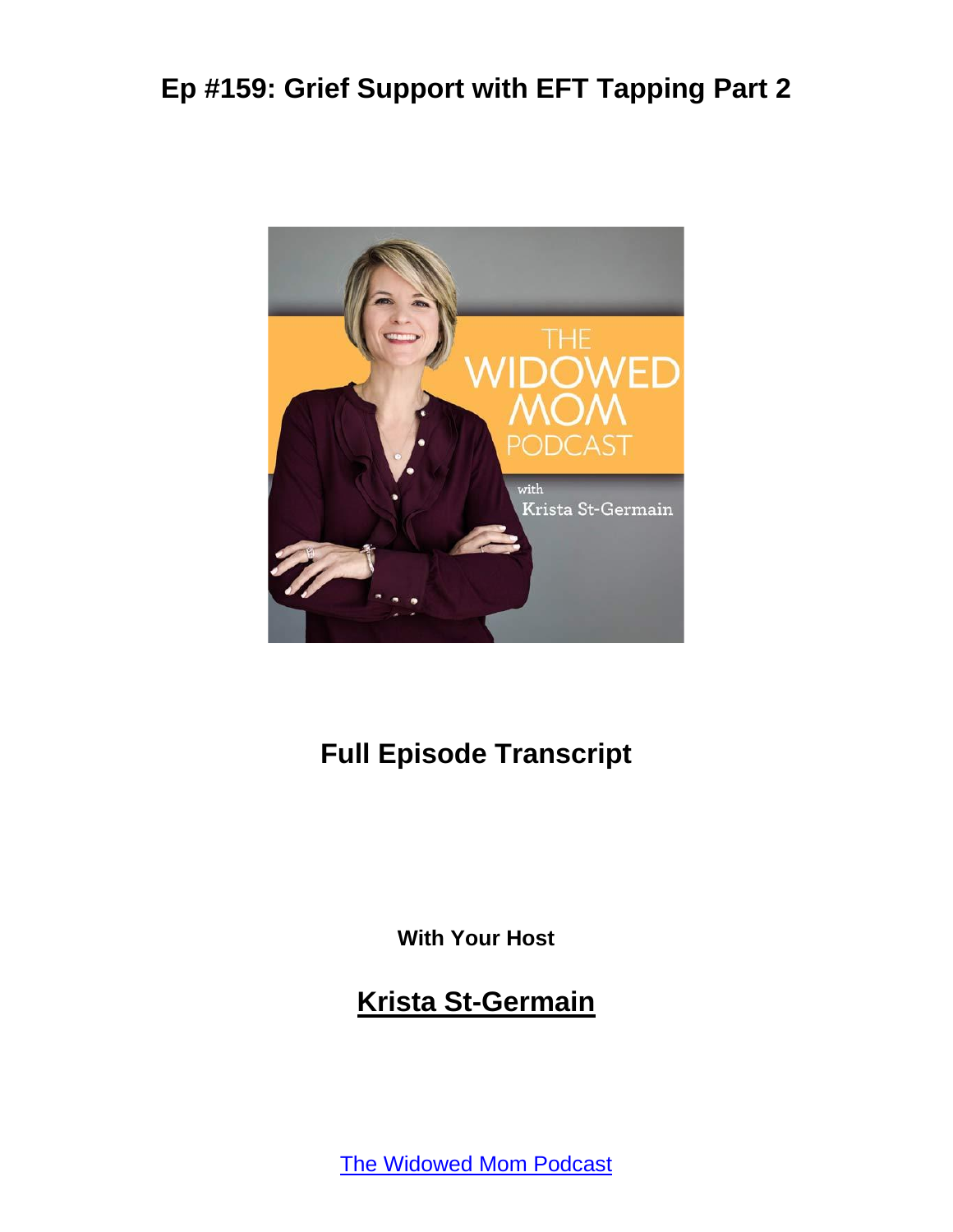Welcome to *The Widowed Mom Podcast*, episode 159, Grief Support with EFT Tapping part two. In part two of this two part series I'll be teaching you how to use the basic tapping recipe so you can support yourself through grief grenades and other intense emotional experiences in grief. And using tapping you can create calm in your nervous system and go from feeling unsafe to safe. Ready? Let's go.

Welcome to *The Widowed Mom Podcast,* the only podcast that offers a proven process to help you work through your grief, to grow, evolve, and create a future you can truly look forward to. Here's your host, Master Certified life coach, grief expert, widow, and mom, Krista St. Germain.

Hey there, welcome to another episode of the podcast. So, thanks to those of you who took time to send your well wishes to my stepmom who was dealing with COVID. When I recorded the last podcast episode she was on day eight and thankfully at day 10 she really did start doing a lot better. So, I was quite worried and really appreciate all the love that you sent. And then also really excited to announce the advanced coach certification that I'm putting together for Life Coach School coaches who want to become confident coaching grief and posttraumatic growth.

It really breaks my heart when I see people tiptoeing around grief because what I know is that that means their clients are not getting the support that they could be getting. And I get it because when I started coaching grief, it did feel a little scary to me too. But there's no reason that you can't if you are a Life Coach School certified coach, that you can't feel completely confident coaching on the scary things. And so, it was nice to receive such an interest in the certification.

And if you would like to have your name added to the interest list so that you are kept up-to-date as the certification unfolds then just email us at [support@coachingwithkrista.com](mailto:support@coachingwithkrista.com) and tell us you want us to add you to the interest list and you won't miss anything. And then a couple of other things.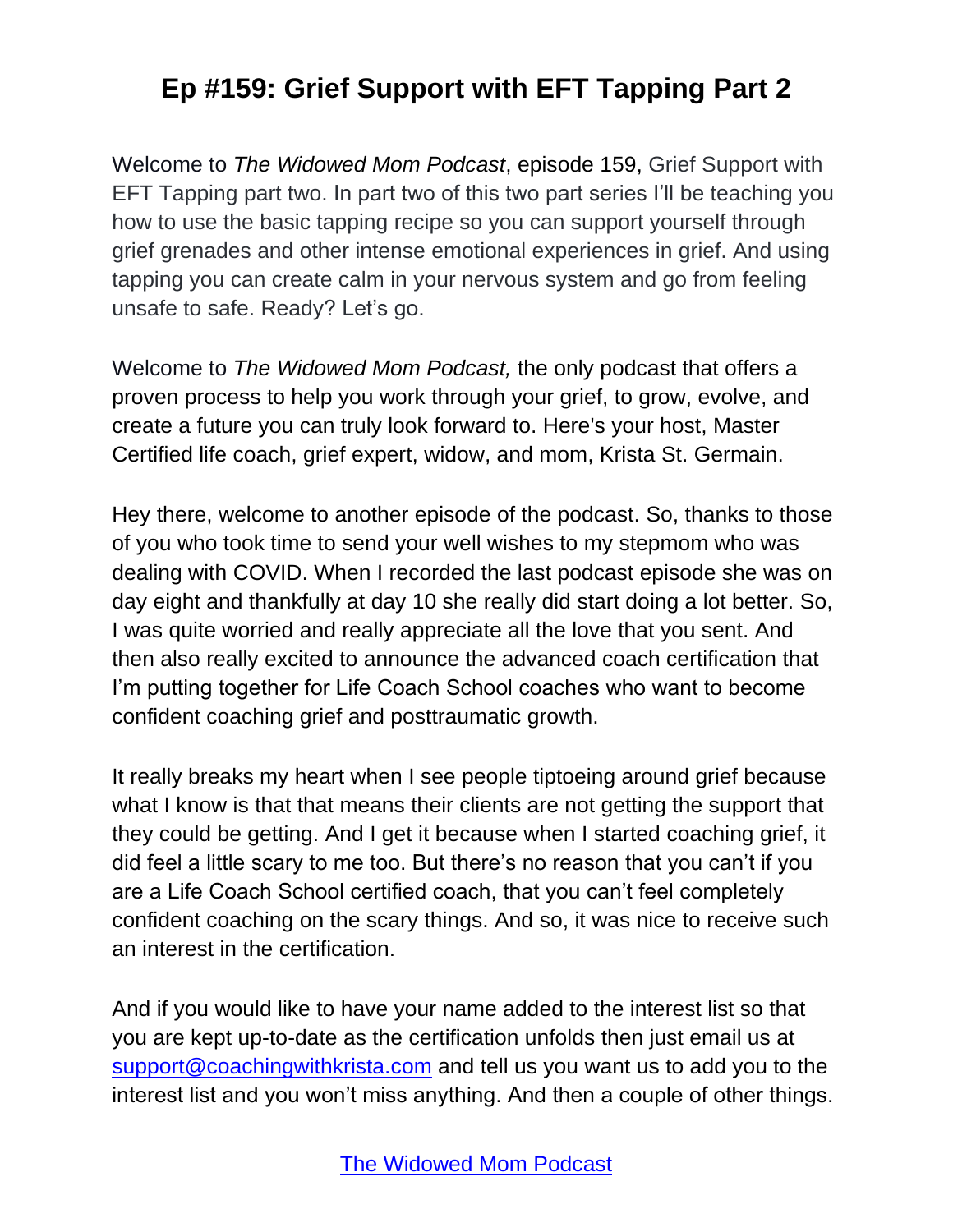One, I know that Father's Day is coming. I'm not doing an episode of the podcast on Father's Day this year. But I want to point you back towards episode 54, Navigating Father's Day if that's something you're finding challenging for you this year. And I also want to remind you that if you are starting to be bombarded with Father's Day emails it's okay to unsubscribe. And many companies now are offering opt-out options when it comes to Father's Day and Mother's Day promotions.

So, if that applies to you there is no shame in opting out so that you don't have to have grief triggers around Father's Day. And also, if you're feeling like you need some support then please go check out episode 54 about how to navigate Father's Day. And I hope that is useful to you.

And then the last thing I want to tell you is that while I haven't chosen a particular date there is a price increase coming for Mom Goes On. I haven't increased the price since September of 2020 and the program has grown. I've grown. It's better. And it's coming soon. So, if you've been on the fence I just want to give you that little nudge now that you consider joining before the price goes up because I know it's coming.

Okay, so let's get into part two of this series on emotional freedom technique and tapping. Now, if you have not listened to part one please stop here and go back and listen to part one. Part two will make so much more sense to you if you listen to part one first. So please stop this and go listen to part one. But assuming you've already listened to it, remember that I told you tapping can be used for many reasons. In Mom Goes On, my coaching program, we use it for three main reasons.

We use it to support ourselves when our emotions feel intense. We use it to shift beliefs. And we use it to reduce our resistance to doing the work that we want to do. But it can be used for many other things. You can hire tapping coaches. You can use, there are tapping apps.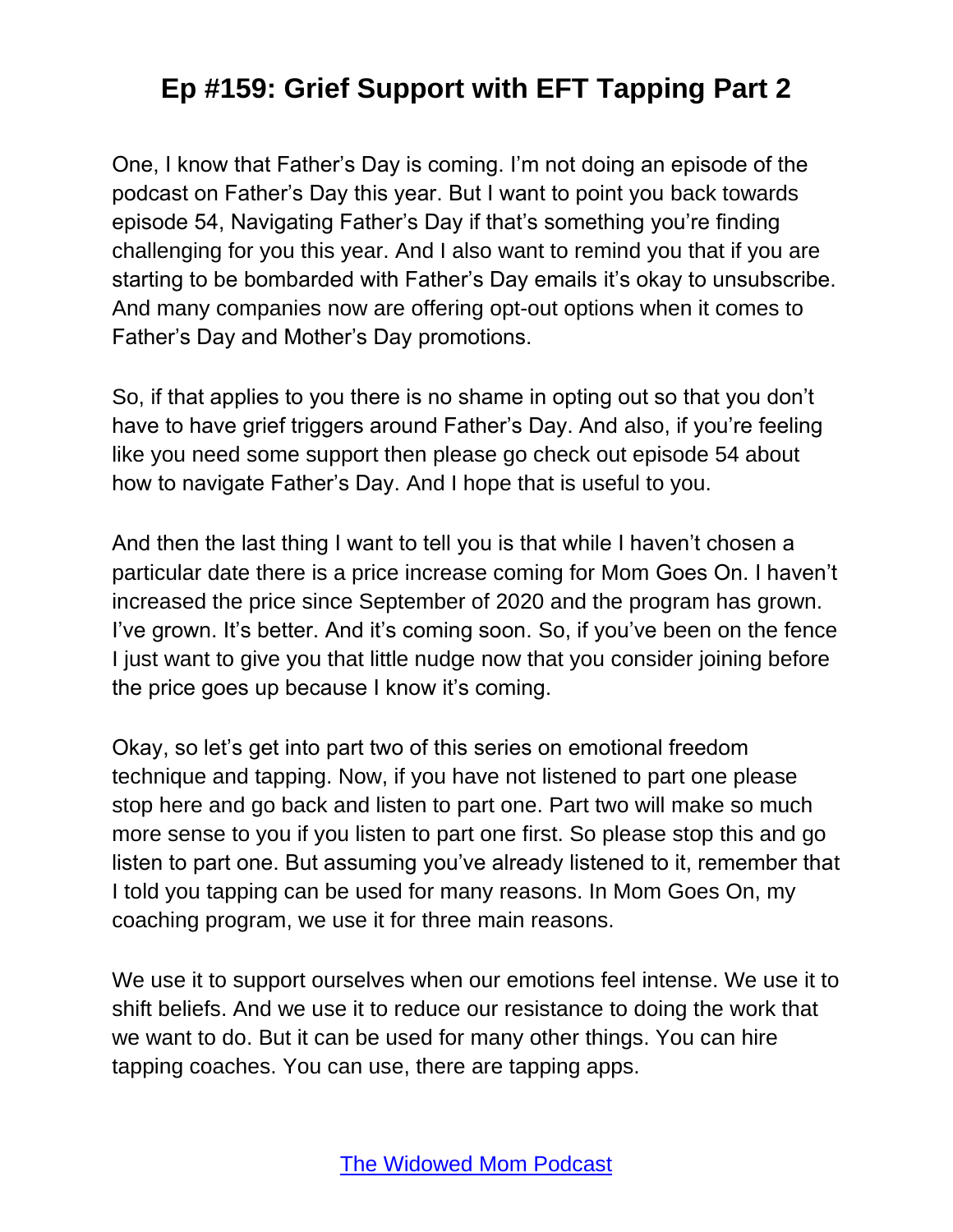The Tapping Solution is an app that I have used in the past. Unfortunately, it's no longer free. It used to be free and then there was an upgrade inside of it. Now you actually, if you download the app you get a 14 day free trial which I still recommend because I think it's a great way to learn about tapping. And it's a great way to try out the app and see if it's something that you want to pay for. I personally pay for it. Actually, I haven't used it in a while but I do like having the comfort of knowing that I don't have to think sometimes. I can just press play and follow along.

And they do have a lot of different exercises in the Tapping Solution app that I think are valuable. So that's an option too. You can also find so many tutorials out there on the inter-webs. YouTube has a ton of them, I'm starting to see them on TikTok. So, you can look for those and they're free. This is not something that you necessarily have to pay for. Although I think that you can and depending on your interest level in it and how deep you want to go.

If you really want to use it as a tool for trauma healing then you probably do want to pay someone to help you which is not how we use it inside of Mom Goes On. We don't offer it as a one-on-one experience inside of Mom Goes On, maybe some day we will. But we use it primarily to handle intense emotions, shift beliefs and then reduce resistance. So okay, I'm going to teach you how to use tapping and what is called the basic recipe. And it's super simple. It is weird in the beginning. So please just let it be weird.

I'm going to explain the tapping points and then I'm going to guide you through one tapping exercise so that you can get the feel for what it's like. So, you definitely don't want to be driving or doing anything that would make closing your eyes unsafe. So, let's go through the tapping points first, and there are nine of them that we're going to use today. There are other tapping points that other practitioners use but to keep it simple we're just going to focus on the basic nine tapping points.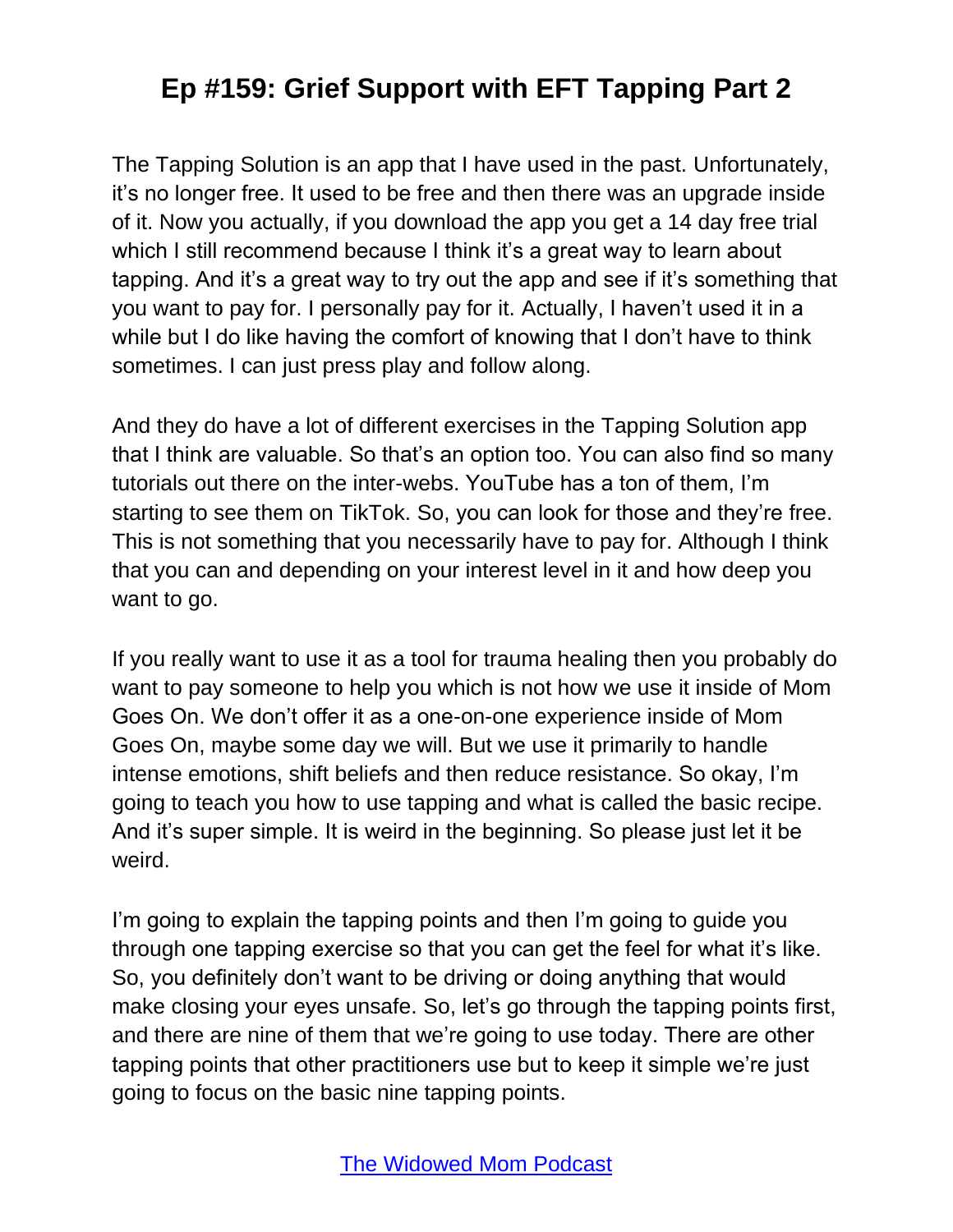And remember that tapping points are just acupressure points. They're the same points on the body that if you were go get acupuncture done, you might find an acupuncture practitioner using, so just energy meridians on the body. So, the first one is called side of hand. It used to be called the karate chop point. And sometimes people still refer to it as the karate chop point because it's easy to remember but it's also not so appropriate. But if you can imagine someone doing a stereotypical karate chop right now, like chopping a piece of wood or a brick or something like that.

The side of the hand where their hand would strike the material that they're chopping is where we're tapping. And if you use multiple fingers, when I'm tapping side of hand I actually use all four fingers, to me that feels good. You don't have to use four, you could use two or three. But if you use a couple of fingers you're going to hit that point.

It's really right below, if you go to the top of your pinky finger and pull your finger down towards the middle of your hand where all your fingers connect to your hand, and those joints are, it's right below that joint on the side of your hand is where that acupressure point is. But if you use four fingers on the side of your hand or even a couple, you're going to hit it. So, you don't really need to worry about it. Tapping is extremely forgiving. It's easy to start worrying that you're going to do it wrong but I promise you, you're not. You are not going to do it wrong.

I'm going to teach you these other points in the order that I use them but you also don't even have to tap in the same order. Now we always will start on the side of our hand for our setup statements. But after that you can really tap through the points in whatever order feels good to you. And that has changed over the years for me. So today though we're going to start after side of hand and we're going to switch to the eyebrow point also called the inner eye point.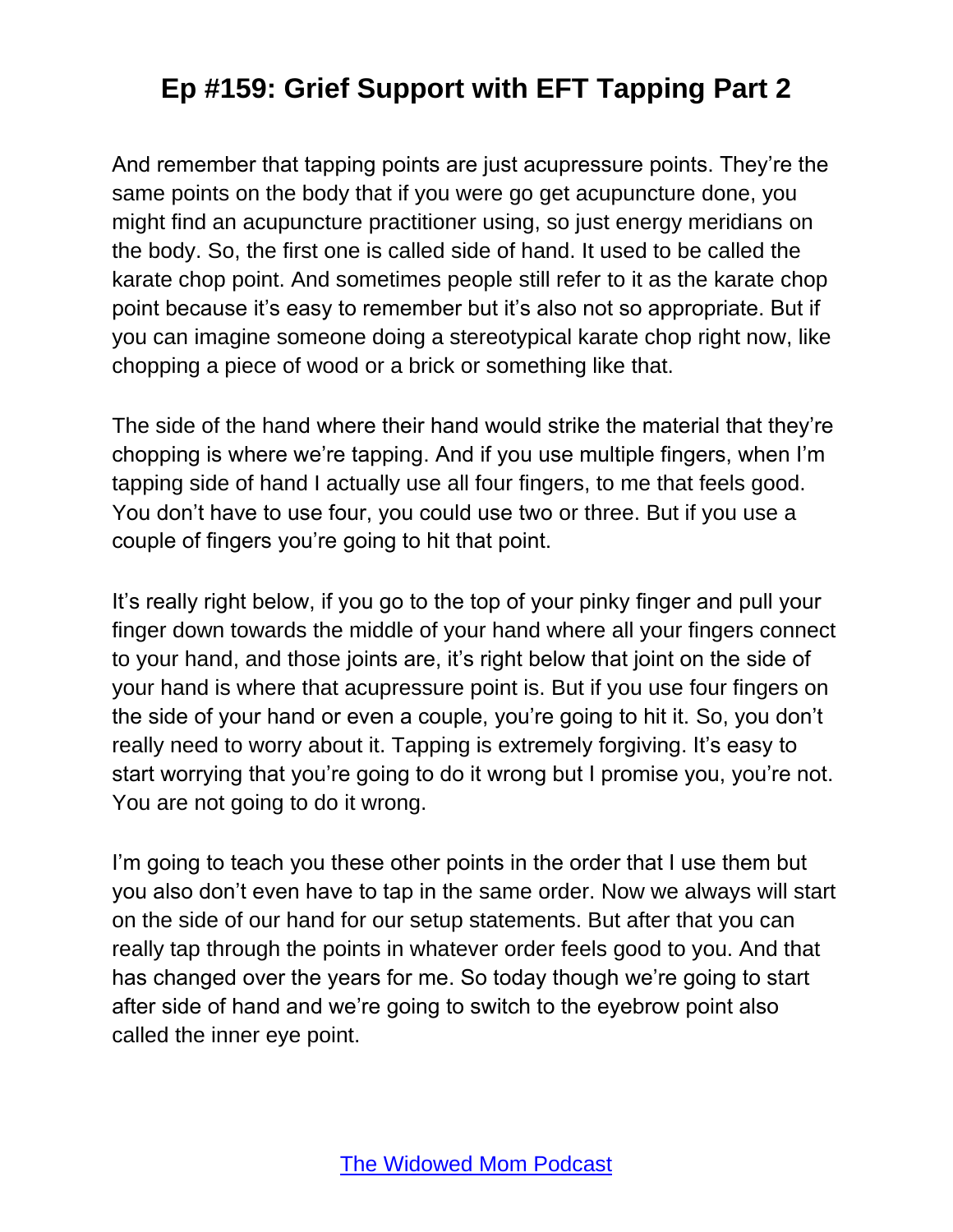So, if you touch the side of your eyebrow closest to your nose right where that bone on the top of your nose touches your eyebrow, that's where we're tapping. I will typically use two fingers when I tap there. It feels good to me to tap with my middle finger and my ring finger. Sometimes people prefer their index finger and their middle finger. You could tap with three fingers. You could tap with four fingers. Whatever feels right to you. So that's the eyebrow point or inner eye point.

And then the side of the eye, if you touch right on the outside of your eye, not your temple but right near the bone on the outside of your eye, can you feel that bony part that's right on the outside of your eye? Kind of it's actually quite close to your eye. That's where we're tapping. For me I usually tap with my index and middle finger on that particular point. But again, whatever feels good to you. So that's side of eye.

And then under eye, if you touch underneath your eye and you'll feel a bone, right there on that bone very close to your eye. You could almost touch your eyelashes we're so close.

Then under the nose, it's just as it sounds under your nose but very close to the bottom of your nose. You're not sticking your fingers up your nose. But you're pretty close. I usually use my index and middle fingers on that point as well.

And then under the mouth or under the lip, different people call it different things but right underneath your lower lip, it's almost on your lower lip, it's very close. So right underneath your mouth or your lower lip.

And then collarbone, if you touch your collarbone and then pull away from the center of your body about an inch and you'll feel kind of the spot, for me it's – most people listening to this podcast are women, so it's right about where your bra strap hits you, it's kind of down an inch and out an inch and right where your bra strap is, is the collarbone point.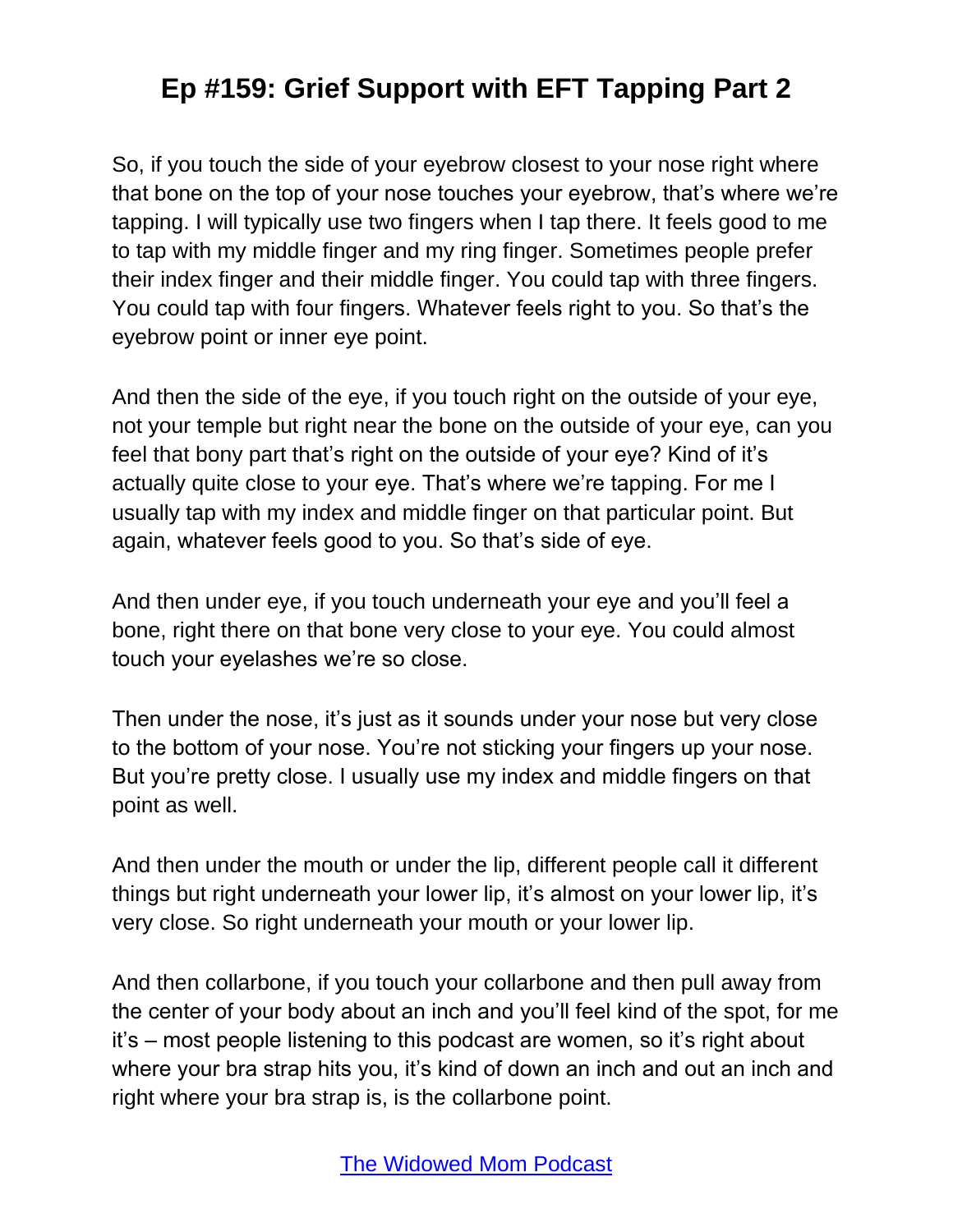Then under your arm, again using your bra as a reference is basically on the side of your body right in the middle of your bra, kind of that midline of your breastbone right under your arm. You kind of look like a monkey when you're tapping that side. So usually, I will use the opposite hand and tap.

And then the last point is top of your head. It's as simple as it sounds, the middle of the top of your head. Just tap on the top of your head.

Now, people ask, should I use my left hand? Should I use my right hand? Do I use both hands? What do I do? it doesn't matter. What feels good to you. Sometimes you might use both hands. Sometimes you will use only one hand, whatever feels right is going to be beautiful for you. Traditional, you'll find different things in different places but five to seven taps per acupressure point are typically what I have read. However oftentimes I will stay on a point for far longer than that. And I just let my body guide me.

Sometimes certain points feel like they need my attention and I don't know why. And it doesn't have to make any sense but sometimes I just stay there because it feels right to stay there. So just give yourself permission to experiment with it. Don't worry about left hand, right hand, don't worry about how many taps. Don't worry about how many fingers. Just try it and see how it feels.

If you find that it's too intense to tap, the actually touching your body is too stimulating, you don't even have to tap, just gently touch and hold those pressure points. If that's too intense you can literally start by imagining you are touching and holding those points. And then see how it goes for you. So those are the basic tapping points. There are more but we're just going to start with those. Really honestly those are all you need to experience tremendous benefits from tapping.

So just to review, so side of hand also called outdatedly so, the karate chop point. Always start there. Then we go to the other eight points which you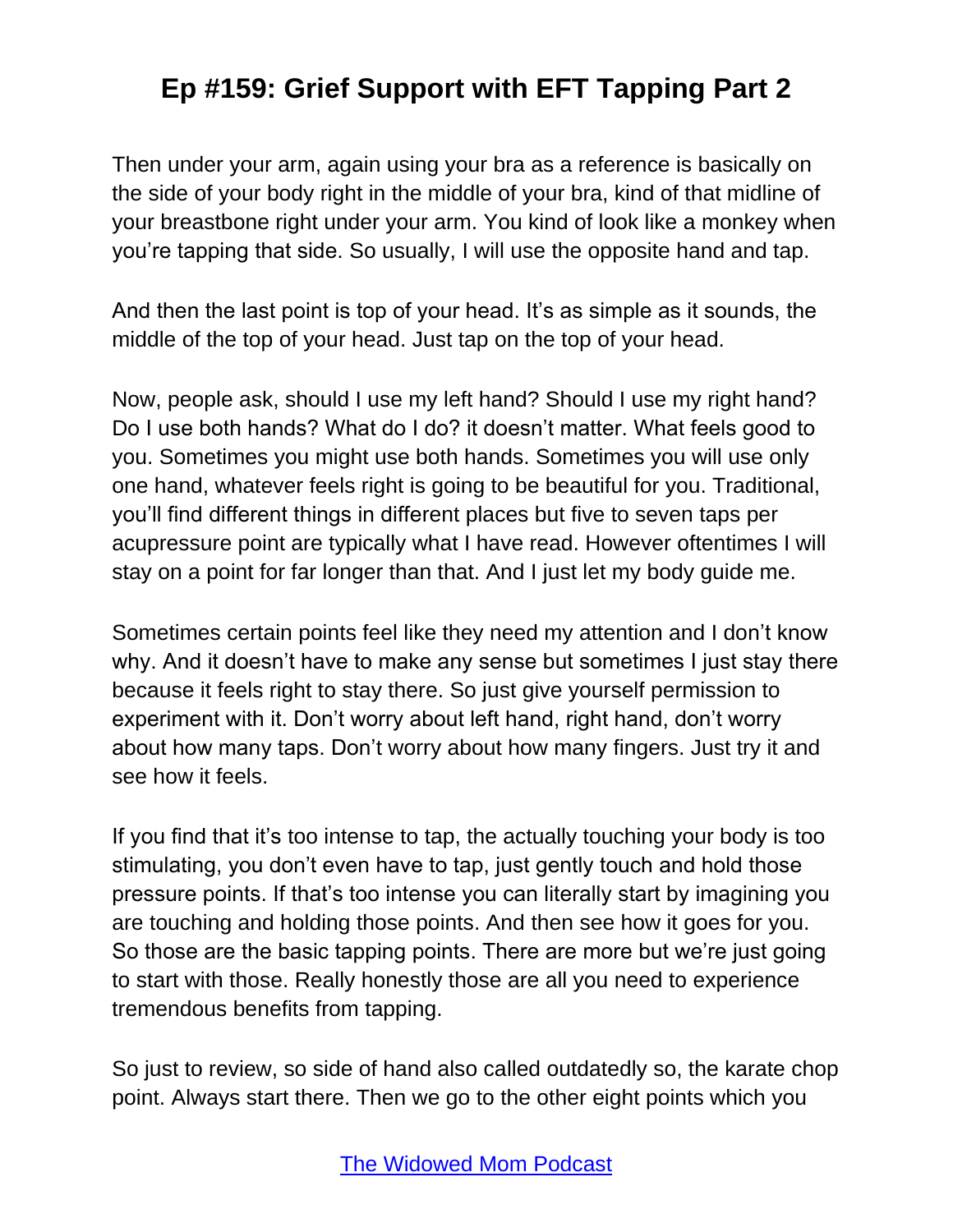can do in any order. I start at the eyebrow. I used to start at the top of the head but I start at the eyebrow now. Eyebrow or inner eye, side of eye which is the bone right on the outside of your eye. Under the eye, which is so close to the under eye, right on that bone, a little bit higher.

Under the nose which is right at the base of your nose, under the mouth or lip which is right at your bottom lip, directly underneath your mouth. Your collarbone, so you find the bone, you go out an inch, down an inch and it's right there on your bra strap. Under the arm, is on the side of your body, right by your breastbone in the middle of your body, so also finding your bra strap and then top of head. So those are the basic points.

So now that you know the basic points how we tap and today we're going to tap to lower the intensity of an emotion. But how we tap is that first we always rate the intensity of our current problem using a scale of zero to ten with ten being the most. This is called a SUD rating. And SUD, S-U-D stands for Subjective Units of Distress. So basically, how awful is it in our own opinion? That's basically what we're rating. How intense is it in our own rating? So, zero to ten with ten being the most, write that number down.

And today we're going to do overwhelm. So maybe you're feeling overwhelmed and you know that you're feeling overwhelmed and you just ask yourself, how intense is my overwhelm right now? With ten being the most intense overwhelm could ever be for me or has ever been for me, where am I? Am I at a seven? Am I at a nine? Am I at a ten? It's probably going to be a higher number if that's the reason we're coming to tapping. Now, for you right now you might not be feeling that overwhelmed. And that's totally okay. So maybe you're at a one, or a two, or a three. It's fine, whatever it is you write it down.

I also recommend that you write down the primary emotion that you're feeling, that you have just rated. So, the name of the emotion and the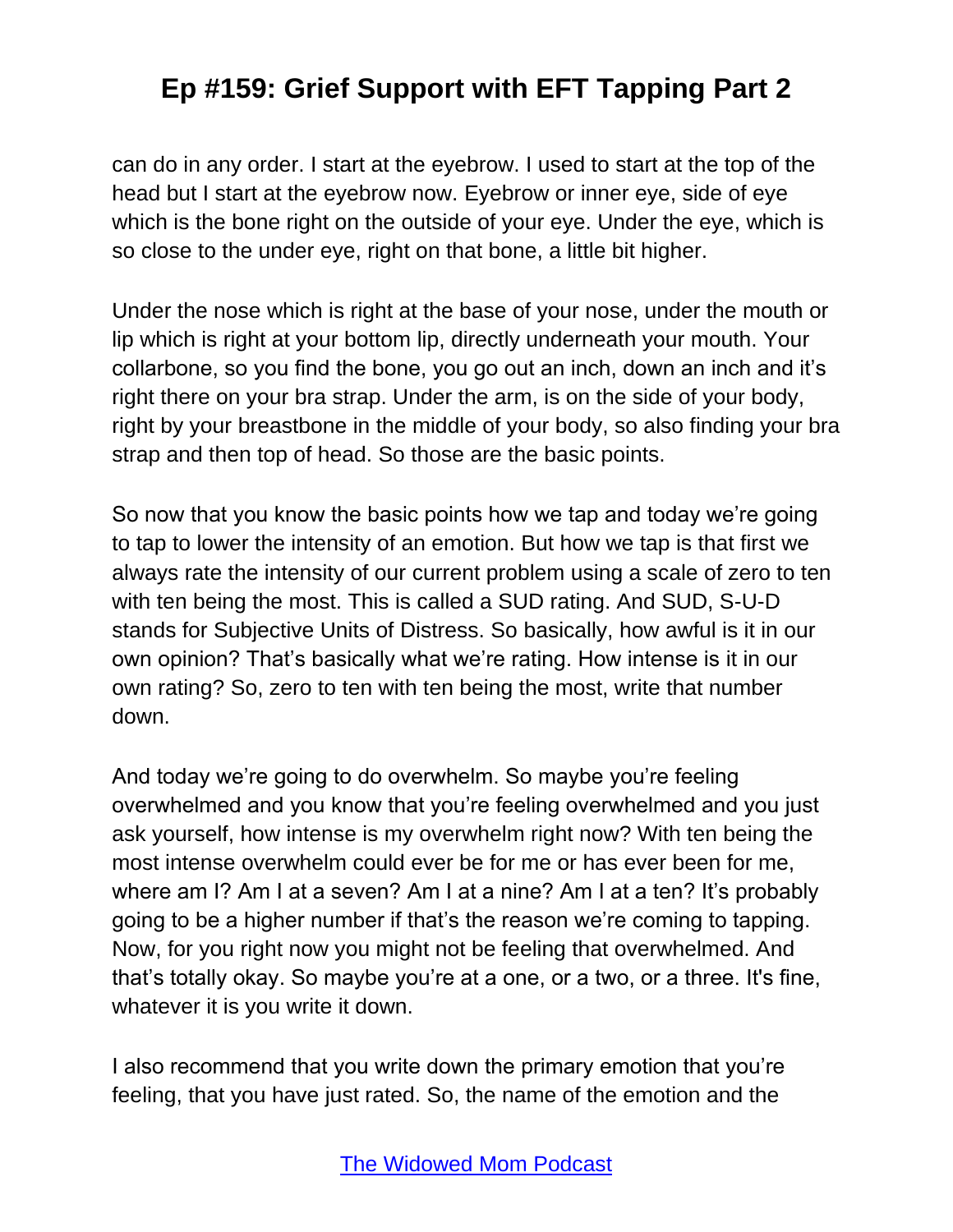Subjective Units of Distress number. So, you would write maybe overwhelm and seven. And we do this because we have a tendency to forget, honestly. You won't remember if you don't do it. And that's not an insult to you, it's just the way it tends to go with tapping. It's much easier to kind of track our progress if we write it down. And sometimes when we do the first round the emotion will actually get more intense.

Sometimes there's a worse before better experience that we have. And that's okay. Persistence is key. We just want to keep tapping until that number lowers. So, we're going to go through the tapping points until we get down to the lowest number possible. And you get to be the boss of when you stop. But I probably wouldn't move on until I was at least at a two, I'd probably keep going. And that can usually be done within, for me 10 minutes, not a problem, most emotions I can get down that low.

So, once we have written down the emotion that we're going to be tapping on, we have rated it using the Subjective Units of Distress or SUD's rating, zero to ten, ten is the highest. Then we always start on the side of hand with a setup statement. And we will say that setup statement three times. And I'm going to guide you through it. There are two parts to a setup statement. And these will be counterintuitive.

So, the first part is that we state the problem, whatever our current truth is. And we're not trying to cement this truth, we're not trying to lock it in, we're just being honest about it. And so that will go something like, even though I feel overwhelmed, because that's the truth. Even though I feel sad, because that's the truth. Even though I'm not sure if I'll ever be happy again, because that's the truth. Whatever feels true that you have decided to work on you will state it simply.

Alright, so first part of the setup statement is the problem or the current truth. And so, for today's purposes we're going to use even though I feel overwhelmed. And the second part of that setup statement will be an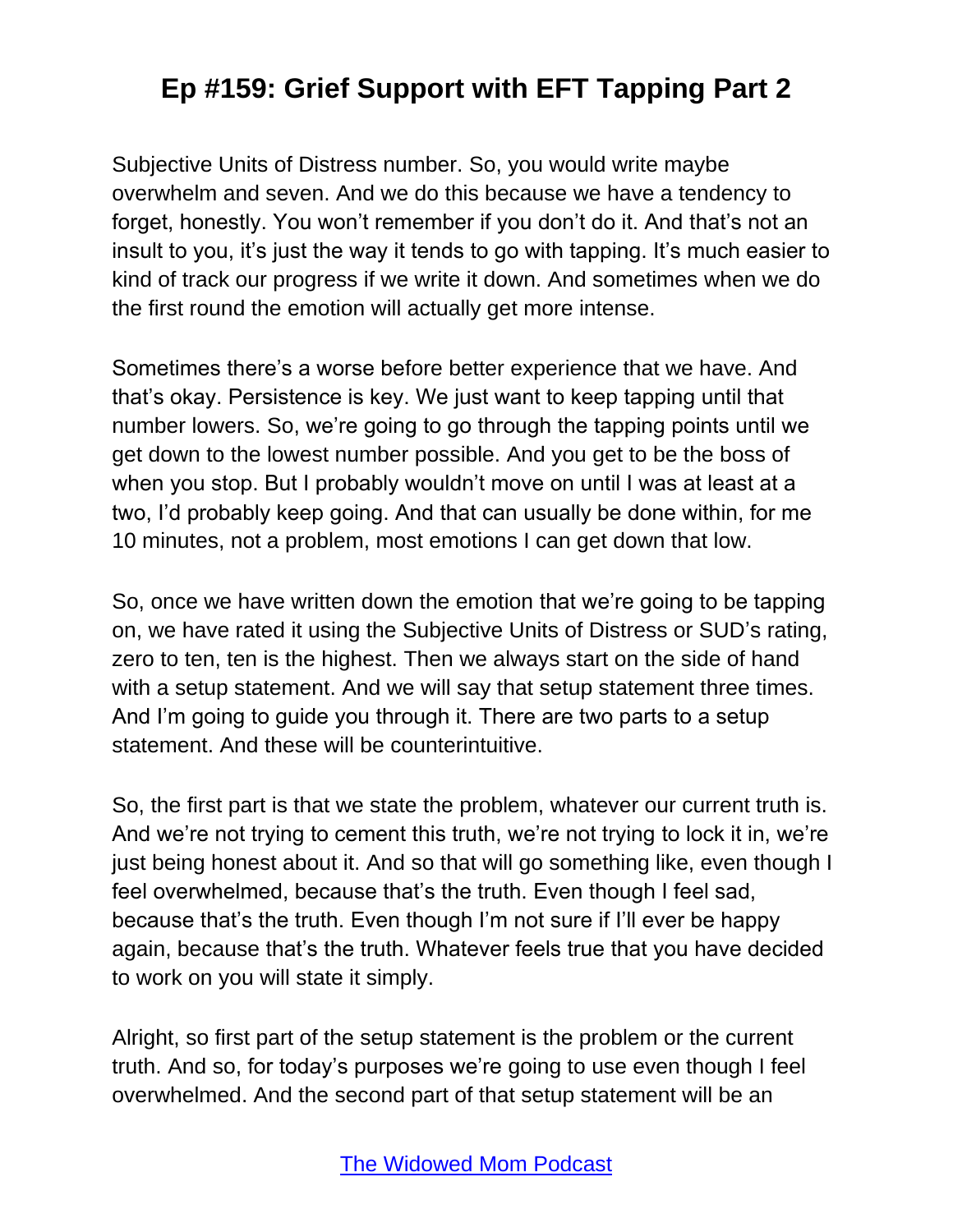accepting statement that feels true and kind of makes you feel grounded or safe, but it has to feel true. So, I'm going to give you some options for acceptance statements. And different statements work for different people. And sometimes different statements will work for you depending on what you're tapping on.

So, you've just got to give yourself permission to try them on like clothing and see what feels good to you. So, a couple of options for that are I deeply and completely love and accept myself. But that has to feel true to you to say it, I deeply and completely love and accept myself. Or it's okay for me to feel this way. Or it's okay for me to love and accept myself. Or this is the truth of how I feel. Or maybe right here and right now I'm safe. So, we're being honest in part one, even though I feel overwhelmed.

And then we're saying something that kind of grounds us in part two, right here and right now I'm safe. Even though I feel overwhelmed it's okay for me to love and accept myself. Even though I feel overwhelmed, this is the truth of how I feel. Even though I feel overwhelmed it's okay for me to feel this way. So that second part of the setup statement is very personalized. And I want you to give yourself permission to pick what feels honest, and true, and grounding and safe to you.

So, if you think I deeply and completely love and accept myself and your body rejects that, it doesn't feel right to you, it doesn't feel honest or true, that's not the setup statement that we want to use for you. So, for today's purposes we're going to use, even though I feel overwhelmed it's okay for me to love and accept myself. I'm taking some liberties because I don't know if that feels good to you but just for the purpose of you learning the tool, that's what we're going to go with. So that's the setup statement, even though I feel, state the problem.

It's okay for me to love and accept myself, or right here and right now I'm safe, or this is the truth of how I feel. But some sort of acceptance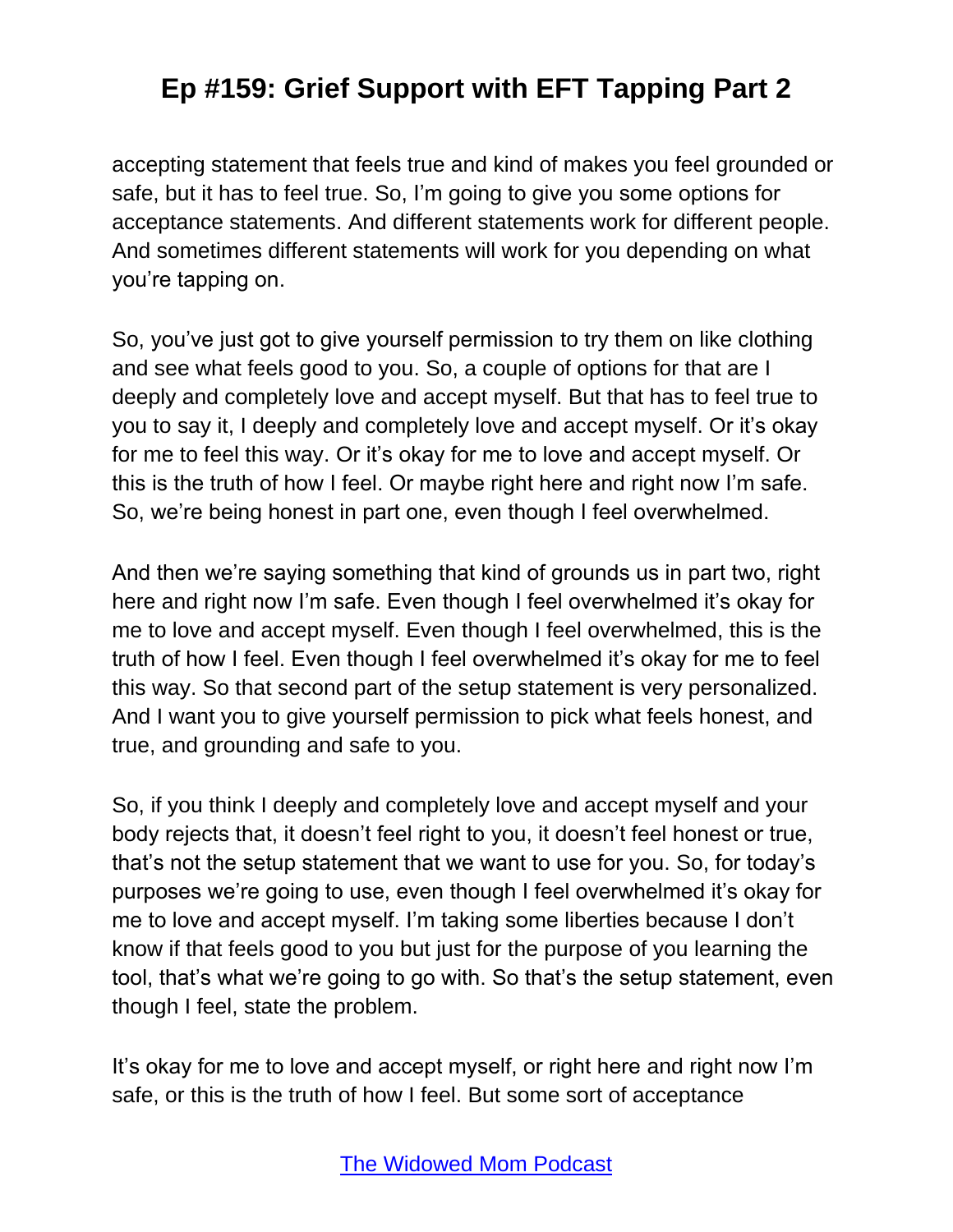statement that is grounding, makes you feel safe. And we would do that three times as we are tapping on the side of our hand. When you are tapping, if you want to verbalize out loud these phrases you can. If you're in public or if it doesn't feel right to you to verbalize them out loud and you just want to say them in your mind, that's fine too. It does not matter. It will be helpful either way. So, you get to choose.

So, if I am at home by myself and nobody's staring at me, I'm going to say it out loud. If I am, like I remember last year I was sitting in the doctor's office and I had to have a special mammogram done because they were a little worried and I was feeling anxious about the results. And I just sat there in the doctor's office and tapped through the points and I didn't say anything, I just tapped. And I will do that on a regular basis if I am in a situation and I am feeling stressed, and I want to ground myself, I will tap inconspicuously, sometimes under a table.

And I will just tap on the side of my hand. I don't even go through all the points. I'll just tap on the side of my hand, or I will tap on the collarbone very discretely. You can also rub on that point on the collarbone. If you feel around you'll notice there's a sore spot on your chest right near your collarbone. That can be a place that you can rub with no one really noticing, that can help you calm yourself down and create that calm and peace in your nervous system that we're looking for here.

Okay, so that's the setup statement, side of hand, two parts, even though I feel, state your truth and a grounding statement. It's okay for me to love and accept myself. Then we just tap through the points and as we tap through the points we can just use one simple reminder phrase. You can vary it later. You can get fancy later if you want. You really can't mess this up. But for today we're just going to use one simple reminder phrase. So, are you ready?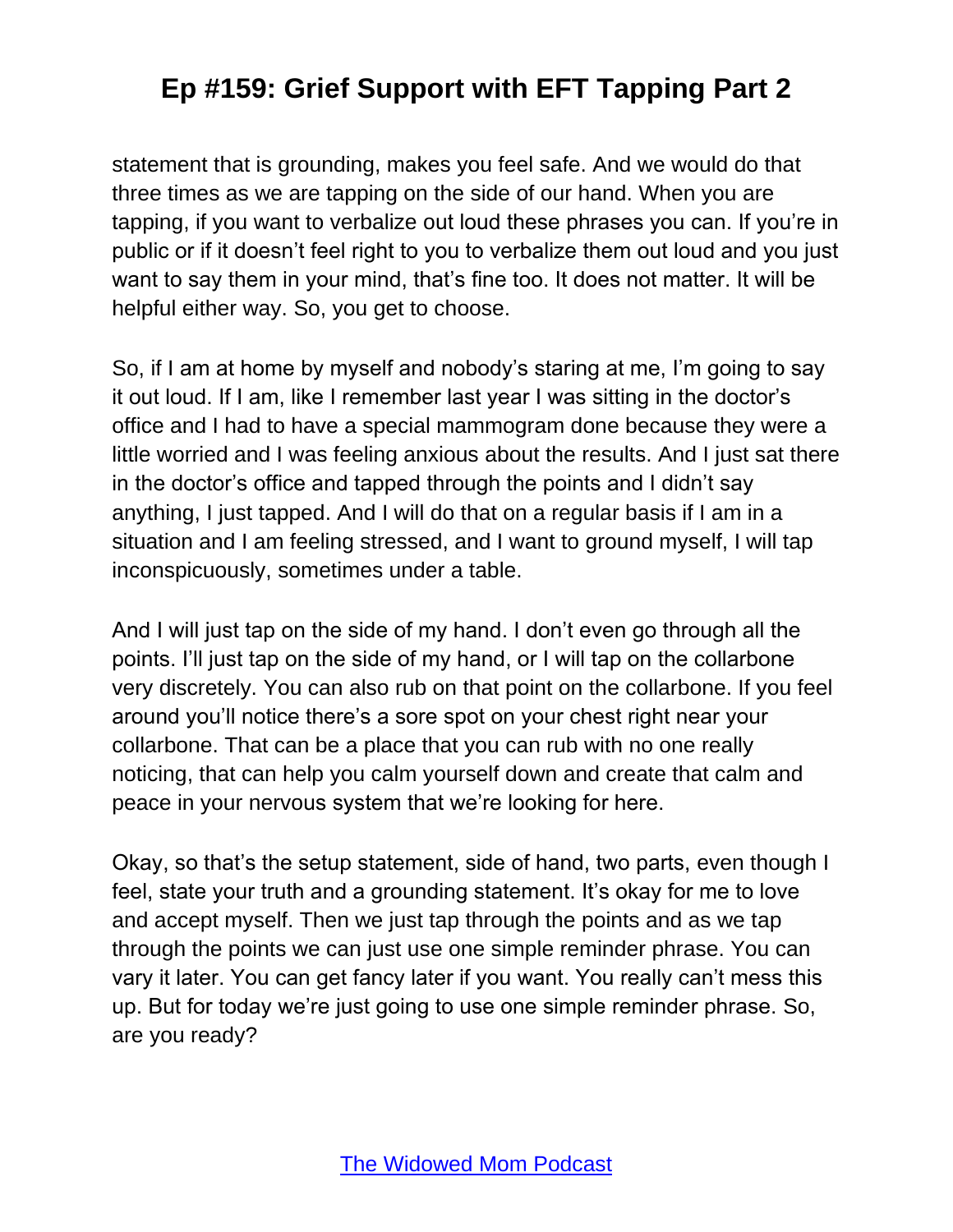My suggestion is that you get comfortable in a chair. And you decide, does it feel safe to close my eyes? Do I want to close my eyes? And if the answer is yes, close your eyes. If it doesn't, just look somewhere and kind of soften your gaze. Pick a spot in the room to just kind of blank out on. Again, you can't do this wrong. If it doesn't feel safe to close your eyes, don't close your eyes. If it feels good to you to close to your eyes, close them. Trust yourself. So, let's do this.

So, I want you to just for a moment check in with your body. And we're specifically looking for overwhelm. And I picked overwhelm because it's such a common experience that we have. Maybe you're having it right now, maybe you're not. But just rate the intensity of the overwhelm that you feel using the SUDs of zero to ten with ten being the most. And then write that number down. And it doesn't matter where we start, we're just going to write the number down.

It's totally okay if you're not feeling any overwhelm right now, we're just going to use this as an opportunity to learn the basic recipe of tapping. Okay. So, starting on the side of hand just gently start tapping the side of your hand. And you'll keep tapping the whole time. And you can repeat after me out loud if you want or just in your mind. And if you need to alter the setup statement because what I say doesn't feel right to you, then alter it. So, side of hand. Even though I feel overwhelmed, it's okay for me to love and accept myself.

Even though I feel overwhelmed, it's okay for me to love and accept myself. Even though I feel overwhelmed, it's okay for me to love and accept myself. Moving to the eyebrow point or the inner eye point, all this overwhelm. Side of the eye, all this overwhelm. Under the eye, all this overwhelm. Under the nose, all this overwhelm. Under the mouth, all this overwhelm. Collarbone, all this overwhelm. Under the arm, all this overwhelm. Top of the head, all this overwhelm.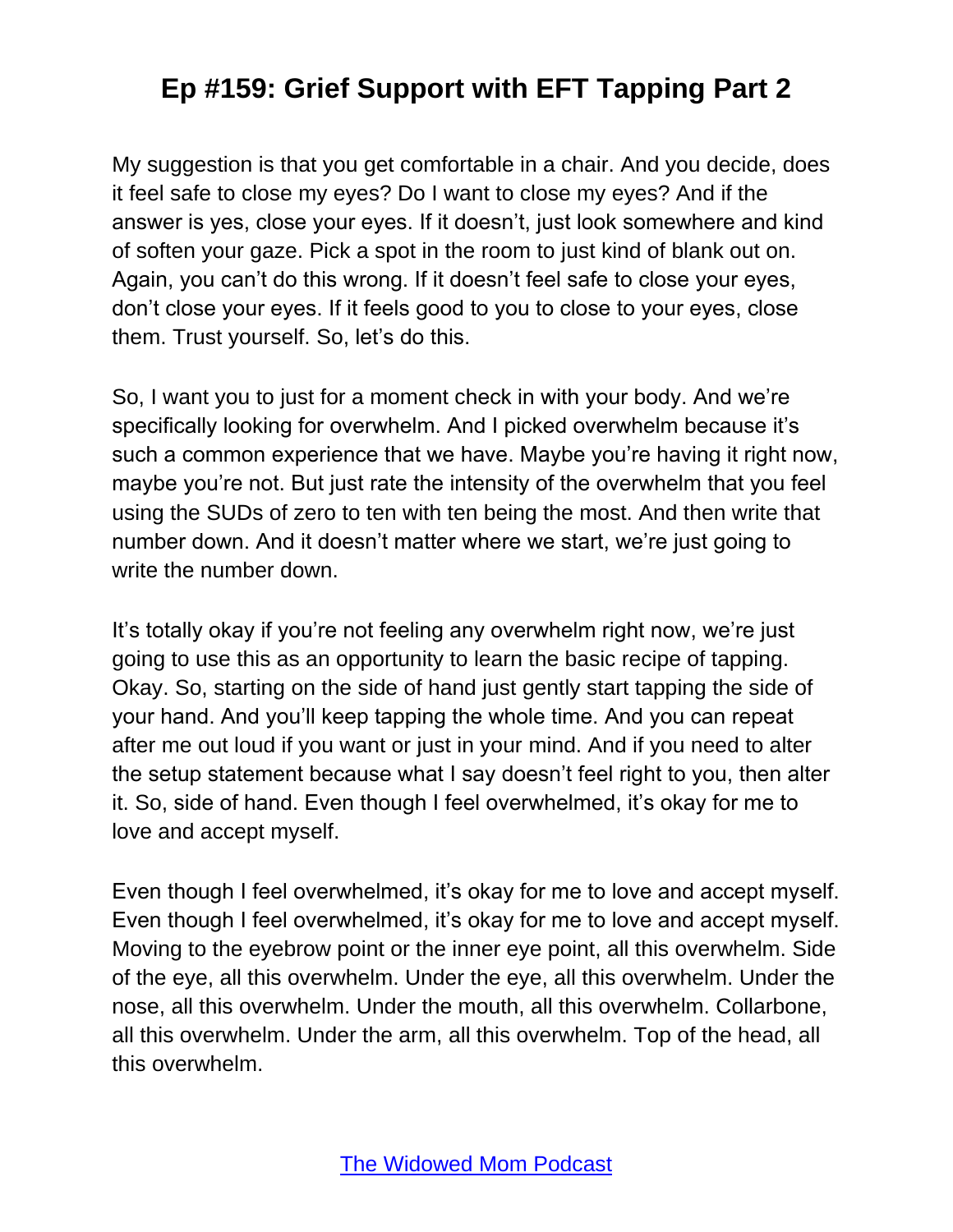And you can gently stop tapping, take a breath in and blow it out. And now we check back in with our body and we look for that overwhelm. And using that same scale of zero to ten, how intense is it now? What number would you give it? Now, we only did one round. Tapping is all about persistence. Nothing has gone wrong if the number got higher. It just means we're not done yet and we go right back to it. Keep going until you feel better. You'll know. You will feel like you lost emotional weight. You will feel like you can breathe again and think again if it was intense when you started.

And sometimes it's like peeling the layers of an onion. You might start tapping and you're mad and then you get more mad as you're tapping. And then all of a sudden the madness shifts and you feel sad. And it's fascinating. And nothing has gone wrong when different emotions show themselves. It's just emotions that are there for us to be processed. No big deal. We just follow them. And you can write them down again. So, you can go, "Okay, so I notice that I no longer feel overwhelmed but maybe now I feel something else. Now I feel lonely."

And so, I can start tapping on loneliness. And let it shift, and ebb, and flow, and move through you. So that's all we're going to do in today's exercise. Inside of Mom Goes On, what I would usually do next is a part two, meaning I would use part one which is what we just did as a chance to lower the intensity of the negative emotion. And I would do that until it's at least a two or lower on the SUD scale. Then I would move into a part two which is where we shift towards the positive. We're going to hold off on that today because I just want you to get good at the basic recipe.

So, I want you to know though that once you do part one and the intensity of that emotion is lowered then we can also switch to cementing the positive. And we're not going to do that today. So that's how it's done. It's really that simple. Give it a shot. Try it out, see how you do with it. You could use it for, maybe you just have a sudden grief grenade and all of a